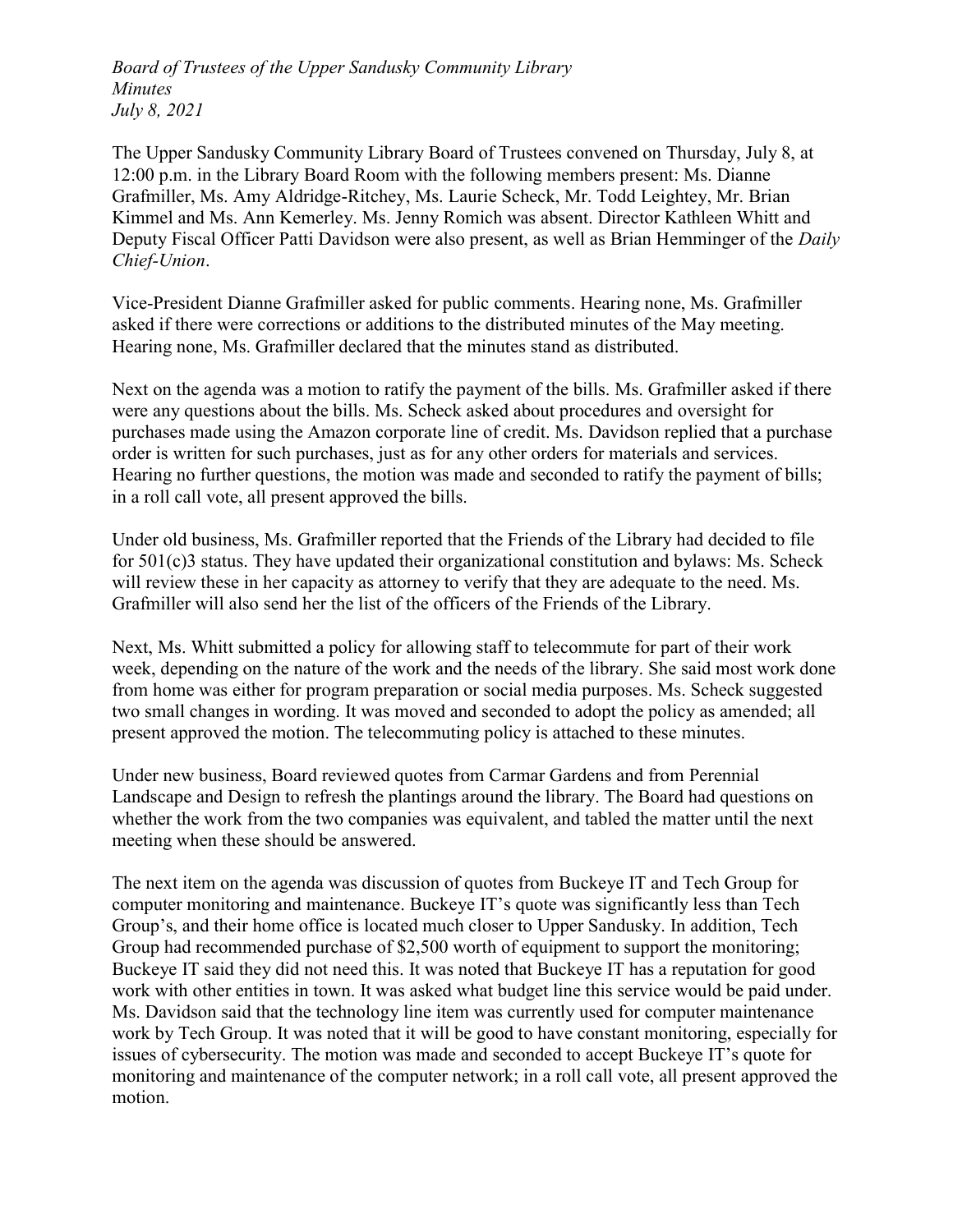Ms. Whitt then presented quotes from Roszman Roofing and Remodeling to clean the gutters; install new gutters and downspouts; and clean the roof shingles on the north side of the building. They had said that the roof itself does not require replacement at this time. Board members noted that it should be sufficient to clean the gutters now, and replace them when the roof is replaced in a few years' time. They also did not see the need to wash the shingles. It was moved and seconded to accept the quote to clean the gutters; in a roll call vote, all present approved the motion.

Ms. Whitt next noted that the library had been invited to apply for a 2021 Wyandot County Community Foundation grant. She suggested that the library request funding to purchase a 3D printer for program and community use. We borrowed a 3D printer from the Norweld consortium a couple of years ago and it proved to be very popular; visitors were disappointed to find it gone when the lending period was over. The Board agreed that this would be a good addition to the library's resources. Ms. Whitt will submit the grant application to the WCCF.

Next was consideration of the opportunity for library staff and members of the Board of Trustees to rent WiFi hotspots under the library's account with T-Mobile, at the library's discounted cost. Individuals would pay the monthly fee to the library (staff through payroll deduction). The Deputy Fiscal officer will keep track of the units and payments. Ms. Davidson said this will be no additional burden to the tracking she already does for the hotspots circulated in the collection. It was noted that this would be a nice perk to offer to staff. It was moved and seconded to offer staff and members of the Board of Trustees the opportunity to rent WiFi hotspots under the library's account with T-Mobile; all present approved the motion.

The next item for discussion was the Juneteenth federal holiday that was established in June this year. The library's policy currently offers ten paid holidays to part-time and full-time staff; this includes the federal holidays of New Year's Day, Martin Luther King Jr.'s Birthday, Presidents' Day, Memorial Day, Independence Day, Labor Day, Columbus Day, Veterans' Day, Thanksgiving Day, and Christmas Day. Board members were of the opinion that if other employers in government and business were observing Juneteenth, that the library should do so as well. It was moved and seconded that the Juneteenth federal holiday (June 19) be established as a paid holiday under the Paid Leave Policy of the Upper Sandusky Community Library, effective starting in 2022. All present approved the motion.

The last item on the agenda was a request from Ms. Whitt to close the library at 3 p.m. on August 19 for a staff team building and appreciation event. She said the staff had all worked very hard over the last year to keep providing services and programming (mostly virtual) while access to the library was limited. Staff also worked in small groups called pods for over a year and are now readjusting to working together with more staff in the library at any given time. It was moved and seconded to authorize the staff team building and appreciation event, and to close the library at 3:00 p.m. on August 19; in a roll call vote, all present approved the motion.

In the Director's Report, Ms. Whitt reported that: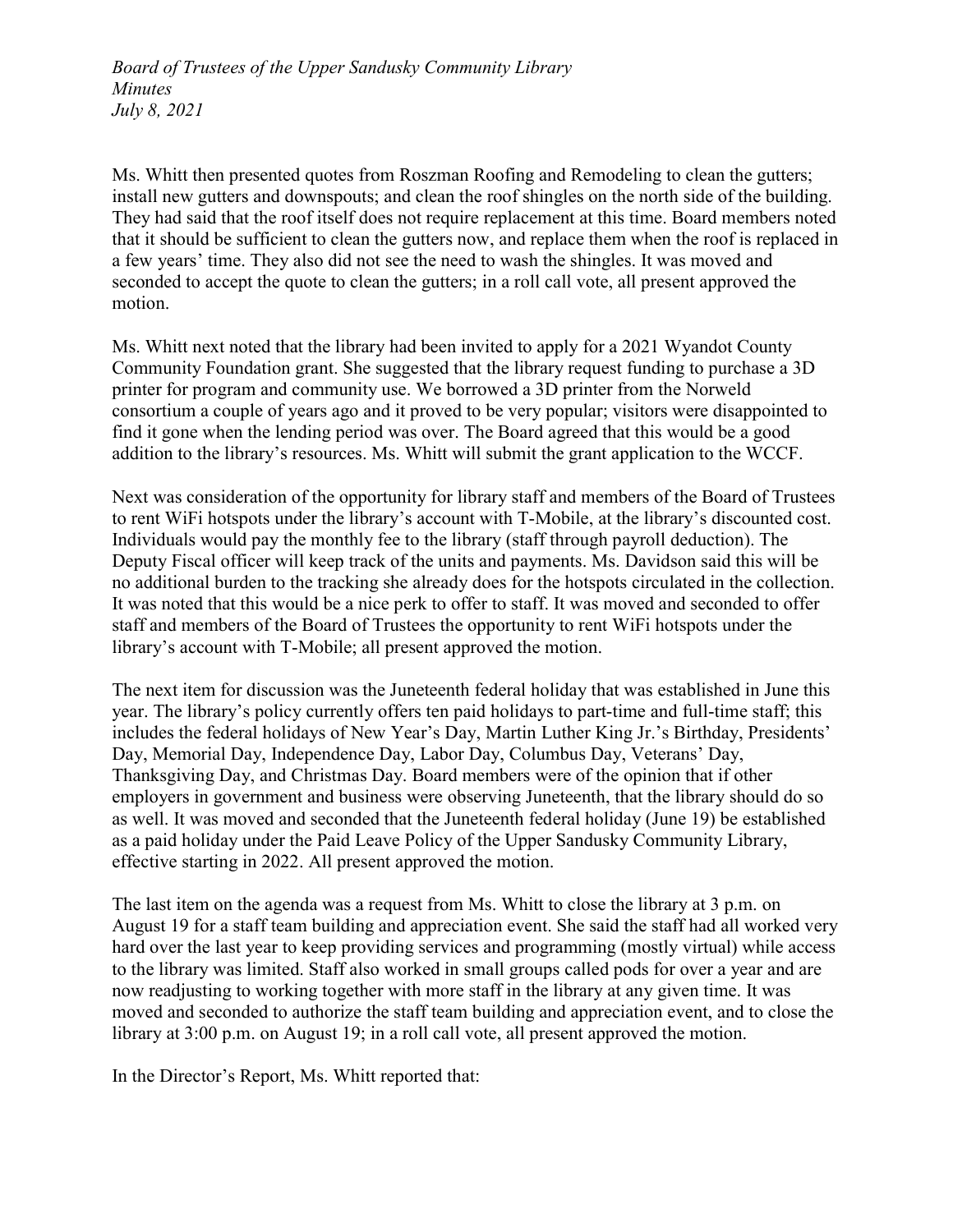- 1. The Ohio Department of Taxation (ODT) posted the June 2021 Public Library Fund (PLF) distribution of  $$50,768,301$  – which is  $$17.45$  million (+ 52.35%) above ODT's original estimate that was issued in July 2020; and \$13.72 million (+ 37.04%) above ODT's updated estimate issued in December 2020. This reflects the delay in personal income tax filings from April to May and is realized in the June PLF distribution. The PLF Calendar Year (CY) 2021 year-to-date total is \$227,167,842 and the Fiscal Year (FY) 2021 year-to-date total is \$452,089,524. According to preliminary information from the Office of Budget and Management (OBM), overall state tax receipts for the month of May came in \$744.7 million  $($ or + 34.1%) above estimates. So far, State Fiscal Year 2021 tax collections are \$1.17 billion (+ 5.2%) over estimate. According to OBM, "The significant overage reflects the one-month postponement of tax year 2020 income tax return payments, from April 15 to May 17, which was not anticipated in the revenue estimate. This month's result makes up for the negative variance in April."
- 2. The Ohio Department of Taxation (ODT) has issued their final estimates for the Public Library Fund (PLF) distributions for each county for Calendar Year 2021 (CY21). Overall, ODT is now estimating the total CY21 PLF distribution will be \$454,282,103, which is \$38,898,038 more than the figure ODT certified in December 2020 (\$415,384,065). For the Upper Sandusky Community Library, this means that the calendar year 2021 estimated PLF distribution is now estimated to be \$304,608.65, an increase of \$25,445.63 over the December 2020 estimate.
- 3. The state budget for FY2022-2023, which began on July 1, maintains the Public Library Fund (PLF) at 1.7% of the General Revenue Fund (GRF) for the next two years. If this had not included in the budget, the PLF would have reverted to 1.66% of the GRF, which is established in permanent law.
- 4. The State Library of Ohio will receive approximately \$1,000,000 in American Rescue Act funds. This money will be used to help offset the cost of the Statewide Delivery Service System this year, providing a 30% discount to libraries participating in the system.
- 5. The flexibility that was provided throughout the pandemic ended on June 30. This was not extended, and library boards will now have to resume meeting in person.
- 6. Our upgrade to LED lighting was complete on June 3. Our experience with the H.E.A.T. been excellent. They communicated well with us and worked quietly and quickly. The lighting looks great too!
- 7. Effective July 1, STAT Courier is providing courier service for the Statewide Delivery Service System, to transport materials between Ohio Libraries, including SEO, replacing Priority Dispatch. The transition so far has not been smooth, although we have been a lot better off than many other libraries. Some have not yet even had contact with their drivers. We have only received a few packages of materials – likely as a result of other libraries' materials not having been picked up to send to us. Our new driver seems very efficient and professional, and I hope that the delays in receiving materials will soon be resolved.
- 8. Karen Shuman, who resigned last April, has returned as part time library assistant. Due to the reduced hours over the past year, it was not necessary to replace her until this time, but with the summer reading program and resumption of in person programming, we now need the additional help at the circulation desk.
- 9. Summer reading programs for all ages began on June 1 and will run through July. We have a variety of activities planned to allow the community to participate in virtual and traditional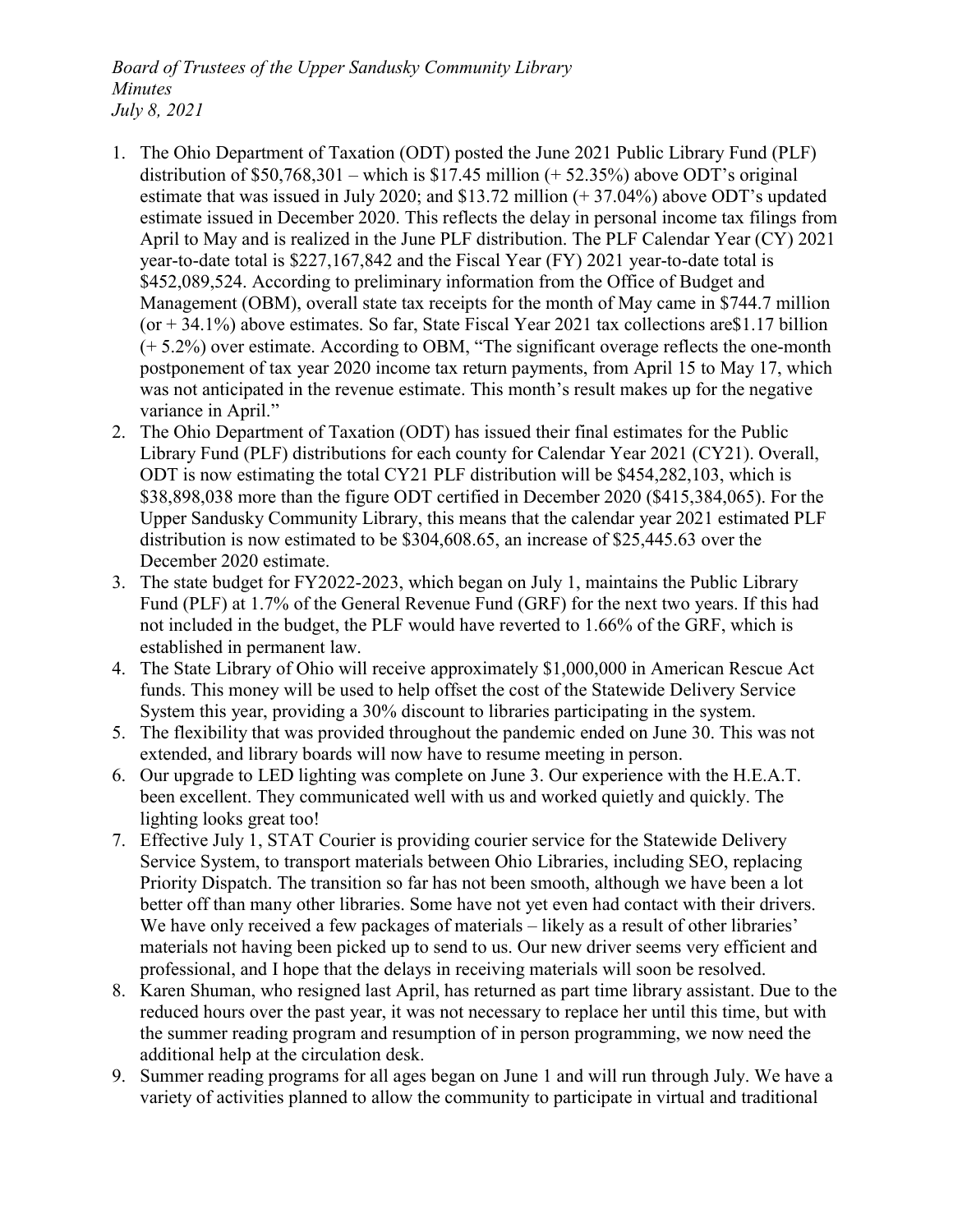ways. The principle way of tracking activities and encouraging reading is through the use of bingo cards. Participants earn entries for a variety of prize drawings for each "bingo" they earn. In-person programs held in June included Tales with Salamanders with naturalist Chelsea Gottfried, Tales with Farm Animals (FFA Petting Zoo), and June  $17<sup>th</sup>$ 's Big Event which featured cooking demonstrations, opportunities to make cards to send to senior citizens, a visit from the Humane Society with dogs to be adopted, and a live Jeopardy game. Participation in all of the events was good. We are also having in-person story times on Wednesdays through July. Currently registered for the programs:

- a. Wee Read: 47
- b. Children preschool to  $5<sup>th</sup>$  grade: 803 (many registered at school in May)
- c. Teens: about 30
- d. Adult: about 70
- 10. Miss Jill will present virtual Kids Can Cook on Facebook one more time in July. In-person Kids Can Cook is planned to resume in September, along with regular in-person story times.
- 11. The July Storywalk© book is Click, Clack, Moo, Cows That Type by Doreen Cronin. The June and July Storywalks© include a new feature, CODED Tales. Each story page contains a letter to spell out a word; when children tell us what the word is, they win a prize.
- 12. What's Cookin' is returning to in-person format with a monthly lunchtime meeting. July's theme is No-Bake Desserts or Cool Salads.
- 13. On August 3, we will host a presentation from the Armstrong Air & Space Museum. We also will have "Learning Lunchbox" space experiment kits to pass out to families of school-age attendees. COSI has made 50 of these kits available free of charge to every Ohio library system in connection with the COSI Connects outreach program.
- 14. The Friends of the Library will hold their annual book sale on August 11-14, with a members only presale on August 10. Donations of gently used books will be accepted July 12-31.
- 15. I have been notified that Christina Nelson, who passed away in June, listed the Upper Sandusky Community Library as a beneficiary of her estate.
- 16. Memorial/Honor/Donations: (May and June)

| In memory of: | $Donor(s)$ :                |
|---------------|-----------------------------|
| Joyce Koehler | <b>USANDO Literary Club</b> |
| Janet Minor   | Michael and Leslie Scherer  |

Under Items Not on the Agenda Ms. Grafmiller said that the Friends of the Library had suggested putting a garden shed in the back yard of the library to store Christmas decorations and other supplies. No action was taken on this matter.

Ms. Grafmiller asked whether there were any additional items for discussion. Hearing none, the motion was made and seconded to adjourn; the meeting was adjourned at 1:17 p.m.

 $\_$  , and the contribution of the contribution of  $\mathcal{L}_\mathcal{L}$  , and the contribution of  $\mathcal{L}_\mathcal{L}$ 

President Secretary